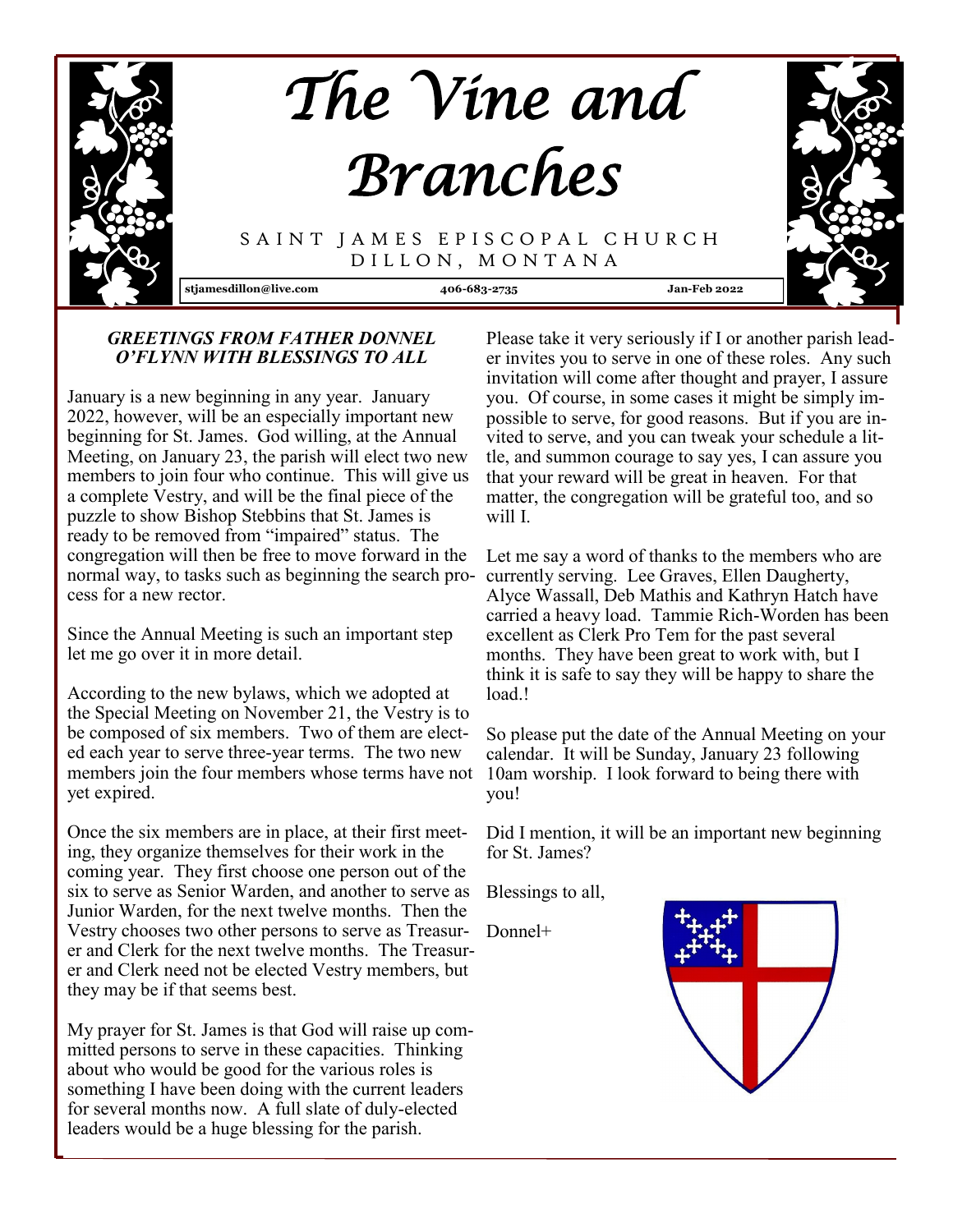Being the Senior Warden of a church like St. James Episcopal Church of Dillon is truly a gift. We have so many really gifted persons who are willing to share their skills with the congregation. It is likely a perpetually running clock which when started just runs so smoothly and productively. There are so many to thank, I hate to mention anyone in particular because YOU ALL are contributing to our success. Ellen has really taken off and is doing a great job as Parish Administrator and Junior Warden. Kathryn and Mary are keeping us in beautiful music at our Sunday service. Carol gives us an "award winning" Vine and Branches. And we have a very active Discernment Committee helping one of our members decide about becoming a deacon or priest. Kay and Sharon have put together a well-attended Adult Education program on Sunday afternoons at 4 PM. On the "off Sundays" several of us meet at the Dillon Brewery to visit and become more cohesive as a church family. Our vestry is amazing and keeps the church business aspect running smoothly. And we cannot forget Fr. Donnel O'Flynn who has given St. James several months of his retirement to become the church we once were and should be. It is such a pleasure to be a part of a church that makes such a difference in each and everyone's lives.

Thank you all and may the Christmas season give you peace and joy and may our New Year be the best one ever.

God bless,

Lee

#### Calendar of Regular Events

Worship, Sundays, 10:00 am: Holy Eucharist, January 2, 23 & 30 Morning Prayer: all other Sundays.

> Bible Study (Guild Hall or by ZOOM), every Wednesday at 9:30 am.

Contemplative Prayer (Guild Hall), 2nd and 4th Wednesdays, January 9 and 23, February 13 and 17 at 5:00 PM.

> Annual Meeting Sunday 1/23/2022 following Holy Eucharist.

> Vestry meeting Sunday 1/23/2022 following Annual Meeting.

Special Holy Eucharist service hosting The Reverend Joan Yetter 1/30/2022 at 10 am.

Vestry meeting Sunday 2/20/2022 following Morning Prayer service.

Theology on Tap meetings will be announced



St. James will be hosting The Rev. Joan Yetter as a possible interim priest on Sunday, January 30, 2022. Holy Communion will be a 10 am. Please come and be a part of the excitement at St. James.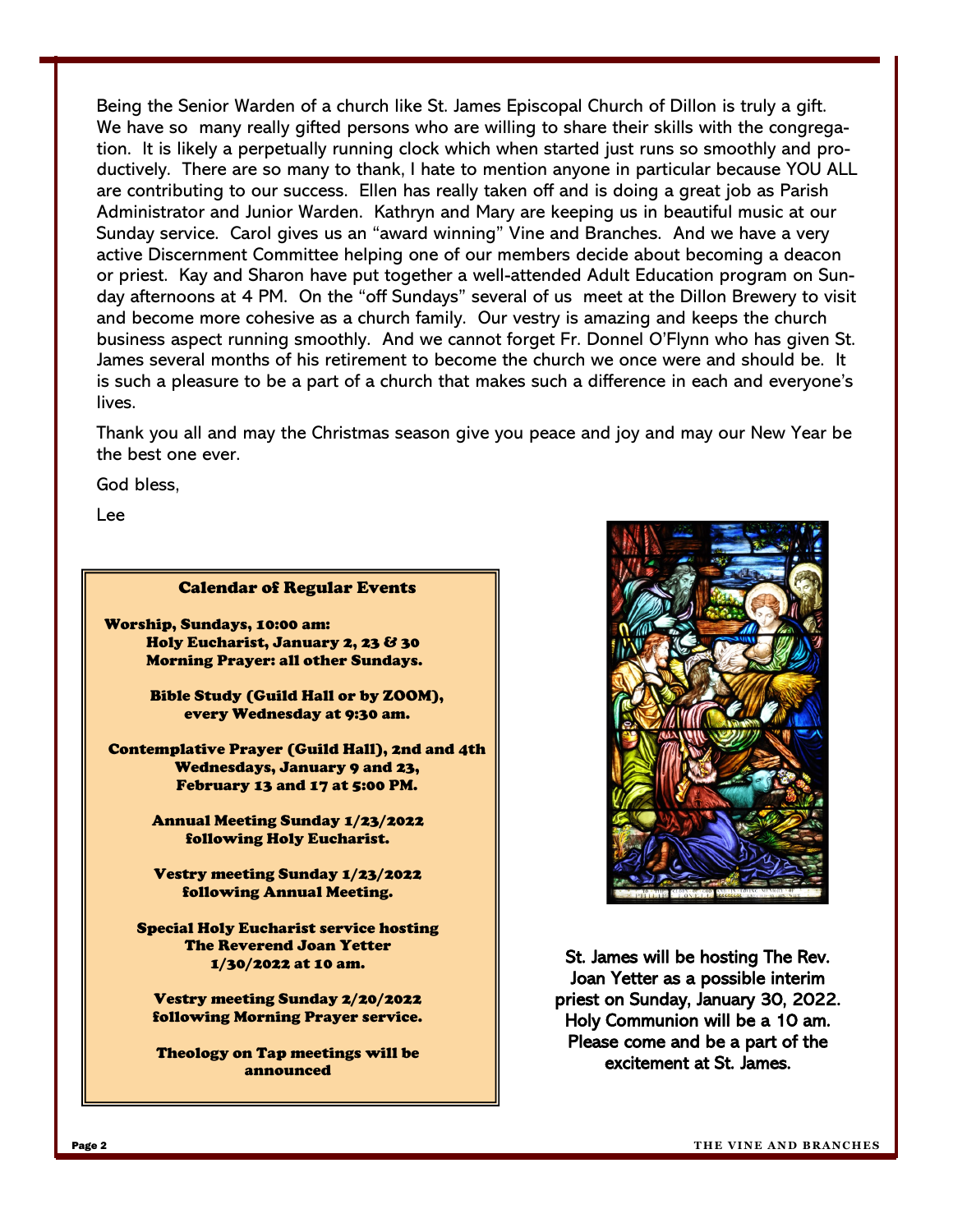I'm happy to begin my ministry for our parish for the Episcopal Relief and Development. I thought I would begin with a short review of the history of this mission.

1938-Episcopalians raise funds to assist refugees fleeing from Europe.

1940-Presiding Bishop's Fund for World Relief is founded.

1943-The Bishop's Fund is allowed to directly reach out to Dioceses and Parishes.

1940's-1950's-Initial mission to assist refugees from WW11 expands to rebuilding missions, hospitals and churches. Also expands to humanitarian assistance worldwide.

1960's-1970's-New emphasis on Rehabilitation and Development work.

1980's-Expands development projects around the world.

1990's-Bishop's Fund oversees the management of recovery work following Hurricane Mitchell, rebuilding houses, a church and a school. This integrated approach becomes a core element of disaster relief work.

2000-The Presiding Bishop's Fund for World Relief is renamed Episcopal Relief and Development.

2003-Implements long term development programs and partnerships world wide.

Present-Shifts to long term programs through a network of partnerships to: alleviate hunger, improve food supply, create economic development, strengthen communities, promote health, fight disease, respond to disaster and rebuild communities. In 2004 the organization was present in 21 countries, touching the lives of 3 million people annually.

After 75 years, the Episcopal Relief and Development is saving lives and working to heal the hurting World.

If you would like to donate to ERD, please check out the website at:

https://www.episcopalrelief.org/

You can also designate an offering through St. James by noting "ERD" in the memo line of your check.

Kathryn Hatch, Chairman